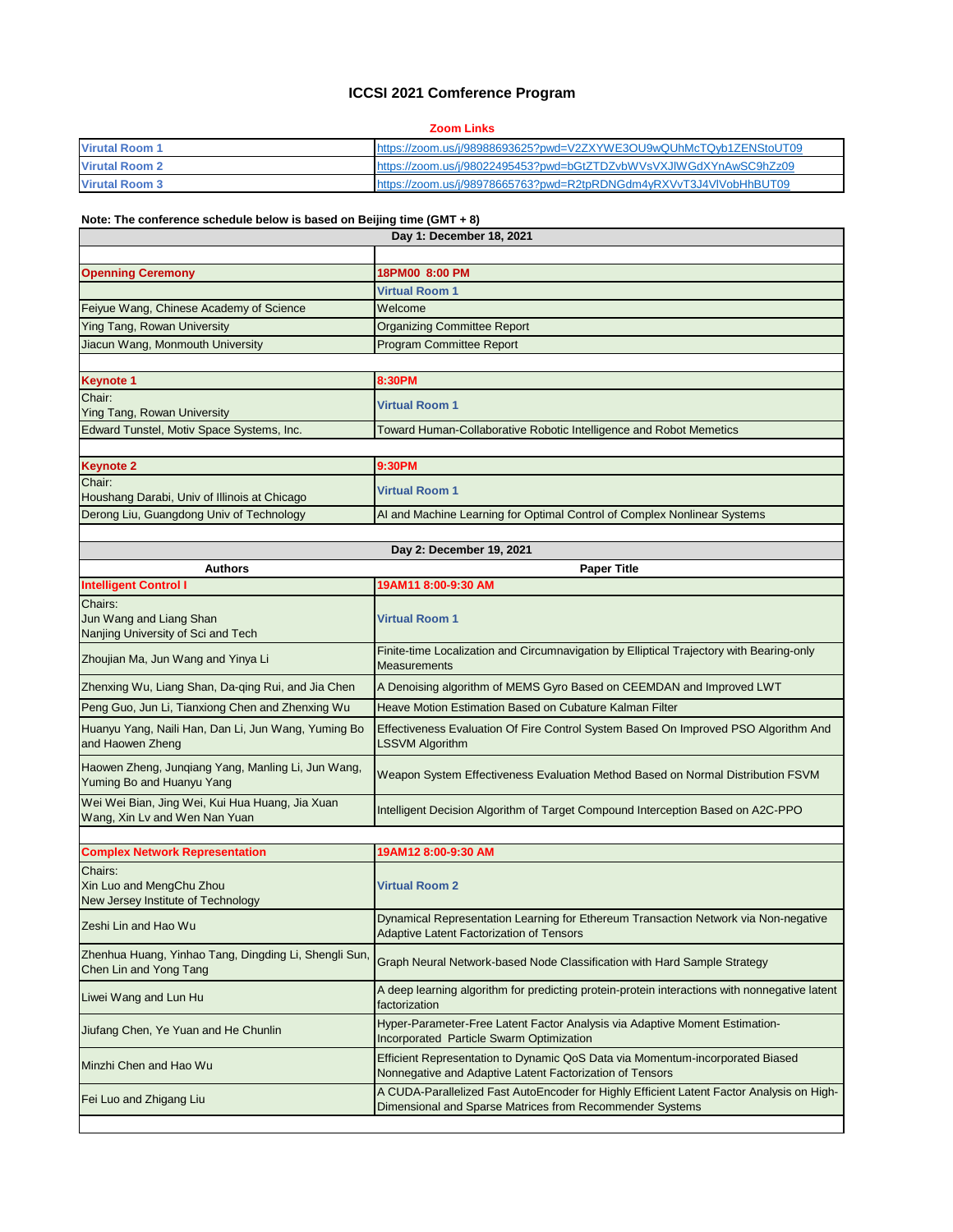|                                                                                                                           | 19AM13 8:00-9:30 AM                                                                                                                           |
|---------------------------------------------------------------------------------------------------------------------------|-----------------------------------------------------------------------------------------------------------------------------------------------|
| <b>CSI in Emerging Power Systems</b><br>Chairs:<br>Jie Li, Rowan University<br>Yikui Liu, Stevens Institute of Technology | Virtual Room 3                                                                                                                                |
| Jiahua Wang, Jiang Wu and Qiaozhu Zhai                                                                                    | A Data-Driven Approach to Evaluate Operating Cost of SCUC Problem                                                                             |
| Juncong Hao, Nan Yang, Di Ye, Ye He, Cong Yang and<br>Xietian Zhang                                                       | The Research of a Data-Driven Intelligent SCUC Decision-making Approach based on<br>Gated Recurrent Unit and Seq2Seq Technique                |
| Po Hu, Yunjia Wang, Ning Pang, Zeya Zhang, Yifan<br>Huang and Haoran Guo                                                  | Research on residential load classification method based on Multi-model parallel<br>integration algorithm                                     |
| Haiyun Yuan, Song Xu, Yangfan Sun, Qian Li and Anan<br>Zhang                                                              | Application of Least Squares Support Vector Machine Based on Particle Swarm<br>Optimization in Tidal Current Prediction of Offshore Microgrid |
| Jie Li and Ning Wang                                                                                                      | Electric Load Management with Schedule Cooperation between Smart Buildings and E-<br><b>Buses</b>                                             |
| Li Xue, Tao Sheng Cheng and Emad Farrag Mohamed                                                                           | Cascading Failure Analysis of Cyber-Physical Power Systems under Communication<br>Congestion                                                  |
|                                                                                                                           |                                                                                                                                               |
| <b>Machine Learning I</b>                                                                                                 | 19AM21 9:40-11:10 AM                                                                                                                          |
| Chairs:<br>Jianyu Wang and Bo Li<br>Nanjing University of Sci and Tech                                                    | <b>Virtual Room 1</b>                                                                                                                         |
| Yi Liu, Jihuan Ren, Xiang Wu and Yuming Bo                                                                                | Armored Vehicle Image Classification Based on Transfer Learning                                                                               |
| Shuliang Zhang, Xin He, Haochen Zhao and Jianyu<br>Wang                                                                   | Design of text position detection method for electrical equipment nameplate                                                                   |
| Shiqi Liu, Jia Guo, Jianyu Wang and Xuan Ma                                                                               | Recognition Algorithm for Small Packages of Traditional Chinese Medicine Based on<br><b>Improved YOLOV4</b>                                   |
| Chengwenyuan Huang, Shaowei Zhang, Xin He, Jianyu<br>Wang and Haochen Zhao                                                | Text recognition method of electrical equipment nameplate based on improved similarity                                                        |
| Shuangxia Bai, Bo Li, Zhigang Gan and Daqing Chen                                                                         | UAV visual flight control method based on deep reinforcement learning                                                                         |
| Yuanyuan Yang, Yang Liu and Yu Guo                                                                                        | Inverse kinematics Solution based on IPSO-RBF Neural network                                                                                  |
|                                                                                                                           |                                                                                                                                               |
|                                                                                                                           |                                                                                                                                               |
| <b>Intelligent Control II</b>                                                                                             | 19AM22 9:40-11:10 AM                                                                                                                          |
| Chairs:<br>Yanyan Huang and Xiang Wu<br>Nanjing University of Sci and Tech                                                | <b>Virtual Room 2</b>                                                                                                                         |
| Xiao Tan, Hanyu Liu, Jun Wang, Xiangmin Wang,<br>Huanyu Yang and Haowen Zheng                                             | Comparative study of anti-air combat effectiveness of naval shipborne weapons based on<br><b>ADC</b> method                                   |
| Jinjin Li, Xin He, Jiahui Yu, and Jianyu Wang                                                                             | Moving Target Detection Based on Improved Background Global Compensation<br><b>Differential Method</b>                                        |
| Ye Chen, Pengpeng Ye, Yuan Liang and Lin Meng                                                                             | Distributed square-root cubature Kalman filter for underwater cyber-physical systems with<br>multiple fading measurements                     |
|                                                                                                                           |                                                                                                                                               |
|                                                                                                                           | Chen Hu, Yongcheng Su, Zilong Wang and Jianyu Wang Design of a sequential pattern mining algorithm based on effective items prefixspan        |
| Xin Zhenfang, Qiu Xuyang, Zheng Haotian, Huang<br>Kuihuang, Wang Jun and Bian Weiwei                                      | Experiment Design on Low, Slow and Small Threat Target in Urban Complex Environment<br><b>Coordinated Prevention and Control System</b>       |
| Xin Zhenfang, Wei Wei, Pang Jingzhuang, Wang Jun,<br>Qiu Xuyang and Bian Weiwei                                           | Design of a cooperative prevention and control platform for low, slow and small threat                                                        |
|                                                                                                                           |                                                                                                                                               |
| Learning, Modelling, and Optimization in Human-<br>robot Interaction                                                      | 19AM23 9:40-11:10 AM                                                                                                                          |
| Chairs:<br>Chunlin Chen and Huaxiong Li<br>Nanjing University                                                             | <b>Virtual Room 3</b>                                                                                                                         |
| Bojian Tang, Yuxiang Sun and Xianzhong Zhou                                                                               | Parallel intelligent command decision-making technology based on combat prior knowledge<br>and reinforcement learning algorithm               |
| Qiong Shi                                                                                                                 | Psychotherapy Regulation via Fuzzy Analysis and Feedback Tuning                                                                               |
| Ran Yuan, Bo Wang and Yeqi Sun                                                                                            | Real-time Economic Dispatch of Thermal-Wind-Battery Hybrid Systems based on Deep<br><b>Reinforcement Learning</b>                             |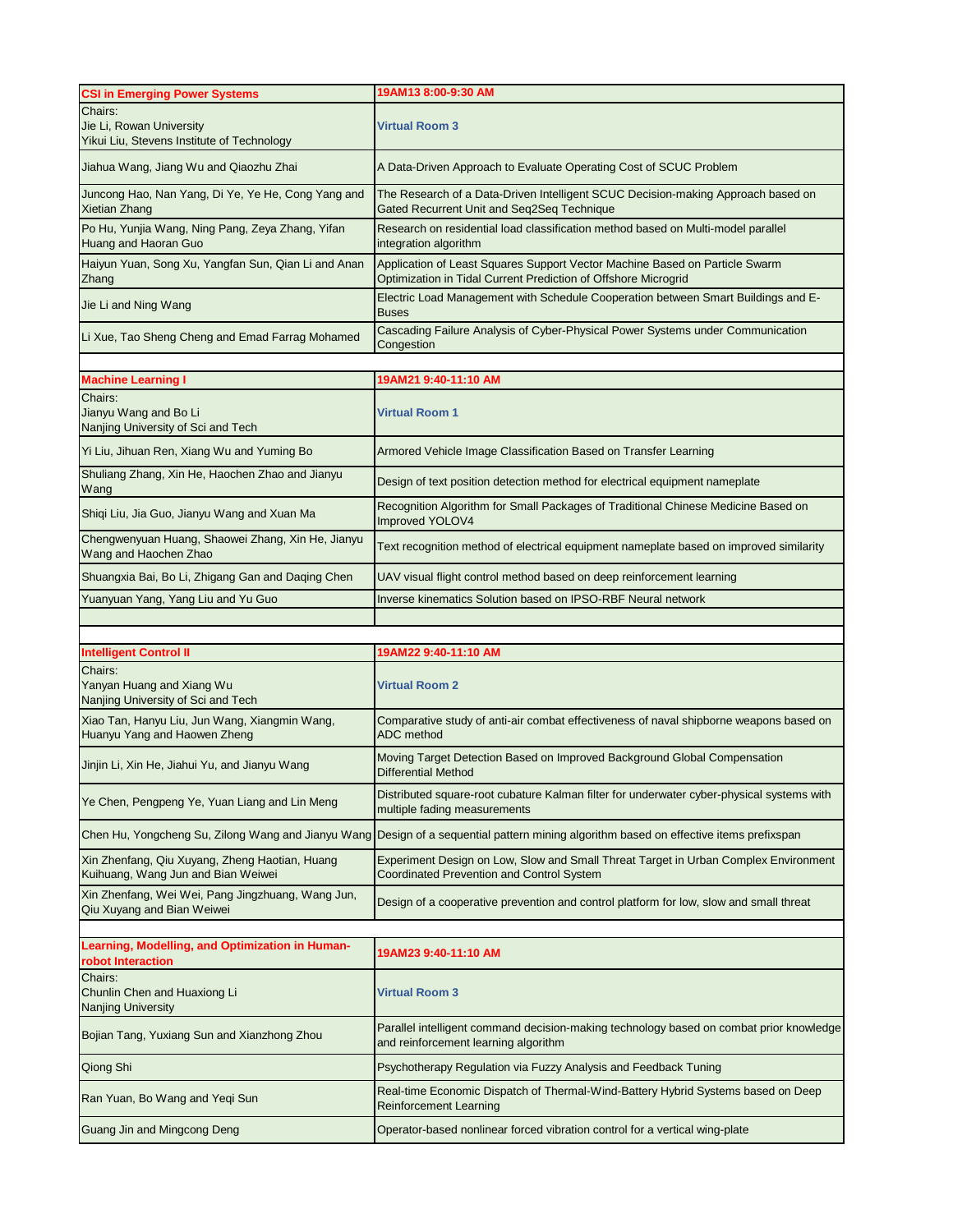| Fuzhuan Wu, Mengna Chen, Sheng Peng and Shengjun<br>Wen                                                   | Optimal Switching Frequency for Three-phase Bipolar Inverter with Different Dead Time                                   |
|-----------------------------------------------------------------------------------------------------------|-------------------------------------------------------------------------------------------------------------------------|
|                                                                                                           |                                                                                                                         |
| <b>Keynote 3</b><br>Chair:                                                                                | 19PM 8:00 - 9:00 PM                                                                                                     |
| Jiacun Wang, Monmouth University                                                                          | <b>Virtual Room 1</b>                                                                                                   |
| Bin Hu, Lanzhou University                                                                                | Computational Psychophysiology Based Emotion Analysis for Mental Health                                                 |
|                                                                                                           |                                                                                                                         |
| <b>Smart Manufacuting</b>                                                                                 | 19PM11 9:10 - 10:40 PM                                                                                                  |
| Chairs:<br>Zhi Pei, Zhejiang University of Technology<br>M. Ghahramani, University College Dublin         | <b>Virtual Room 1</b>                                                                                                   |
| Mohammadhossein Ghahramani, Yan Qiao, Mengchu<br>Zhou and Naigi Wu                                        | An Al-based Multi-objective Optimization Approach for Monitoring Manufacturing<br>Processes                             |
| Mohammadhossein Ghahramani and Mengchu Zhou                                                               | Data-driven Predictive Analysis for Smart Manufacturing Processes Based on a<br><b>Decomposition Approach</b>           |
| Bowen Pang and Xiaolei Xie                                                                                | Multiple-period Optimal Nurse Scheduling under Learning Effect                                                          |
| Peng-Hao Cui and Yang Li                                                                                  | Energy Saving Control in Multistage Manufacturing Systems                                                               |
| Chiye Ma, Zhiyang Jia, Xiaohan Wang and Zejun Ni                                                          | Transient Performance Evaluation with Finite Production Run-based Serial Lines: Bernoulli<br><b>Quality Model</b>       |
| Tao Fang and Zhi Pei                                                                                      | A sample robust optimization algorithm for the single machine scheduling problem                                        |
|                                                                                                           |                                                                                                                         |
| <b>CSI Applications</b>                                                                                   | 19PM12 9:10 - 10:40 PM                                                                                                  |
| Chairs:<br>Michele Dassisti, Politecnico di Bari<br>Mounîm A. El Yacoubi, Institut Mines-Telecom          | <b>Virtual Room 2</b>                                                                                                   |
| Liangcai Ren, Chao Yang, Ruiqi Song, Shichao Chen<br>and Yunfeng Ai                                       | An Feature Fusion Object Detector for Autonomous Driving in Mining Area                                                 |
| Liangcai Ren, Jianlin Tang, Chenglin Cui, Ruiqi Song<br>and Yunfeng Ai                                    | An Improved Cloth Simulation Filtering Algorithm Based On Mining Point Cloud                                            |
| Martina Nobili, Luca Faramondi, Roberto Setola, Monica<br>Ghelli, Benedetta Persechino and Marco Lombardi | An OSINT platform to analyse violence against workers in public transportation                                          |
| Concetta Semeraro, Mariateresa Caggiano and Michele<br>Dassisti                                           | Sustainability Aspects and Impacts in Cyber-Physical Social Systems                                                     |
| Liang Zhang                                                                                               | Design of a Joint Microservices-based Smart Epidemic Prevention Platform                                                |
|                                                                                                           |                                                                                                                         |
| <b>System Modeling and Analysis</b>                                                                       | 19PM13 9:10 - 10:40 PM                                                                                                  |
| Chairs:<br>Xiwang Guo, New Jersey Institute of Tech<br>Jun Wang, Nanjing Univ. of Sci and Tech            | <b>Virtual Room 3</b>                                                                                                   |
| Xu Yu, Jianjun Cao, Nianfeng, Weng, and Zhixian Zeng                                                      | An Adaptive Truth Discovery Model Consisting of Multiple Truth Part and Single Truth Part                               |
| Xi Zhang, Bo Wu, Youmin Hu, Xin Zhang, Fang Zhao<br>and Chenhui Wan                                       | Applying model-based system architecture process method for a human-robot digital twin<br>system                        |
| Xuan Yang, Fan Sang, Tianle Wang, Xuan Pei, Hao<br>Wang and Taogang Hou                                   | Research on the Influence of Camera Velocity on Image Blur and a Method to Improve<br><b>Object Detection Precision</b> |
| Naijun Shen, Jun Wang, Jiacun Wang, Xingyun Liu, Lijun<br>Yang and Yu Wang                                | Patient Flow Congestion Control Based on Stochastic Timed Petri Net Model                                               |
| Yuan Shanshan                                                                                             | Application of Small Sample Information Processing in High Dimensional Space                                            |
| Huang Fuguang, Guo Laide, Guo Xiwang, Liu Shixin, Qi<br>Liang, Qin Shujin, Zhao Ziyan and Tang Ying       | Multi-objective Discrete Bat Optimizer for Product Partial U-shaped Disassembly Line<br><b>Balancing Problem</b>        |
|                                                                                                           |                                                                                                                         |
| Day 3: December 20, 2021                                                                                  |                                                                                                                         |
|                                                                                                           | 20AM11 8:00-10:10 AM                                                                                                    |
| <b>Best Student Paper</b><br>Chairs:                                                                      |                                                                                                                         |
| Xianzhong Zhou, Nanjing University<br>Shxin Liu, Northeastern University                                  | <b>Virtual Room 1</b>                                                                                                   |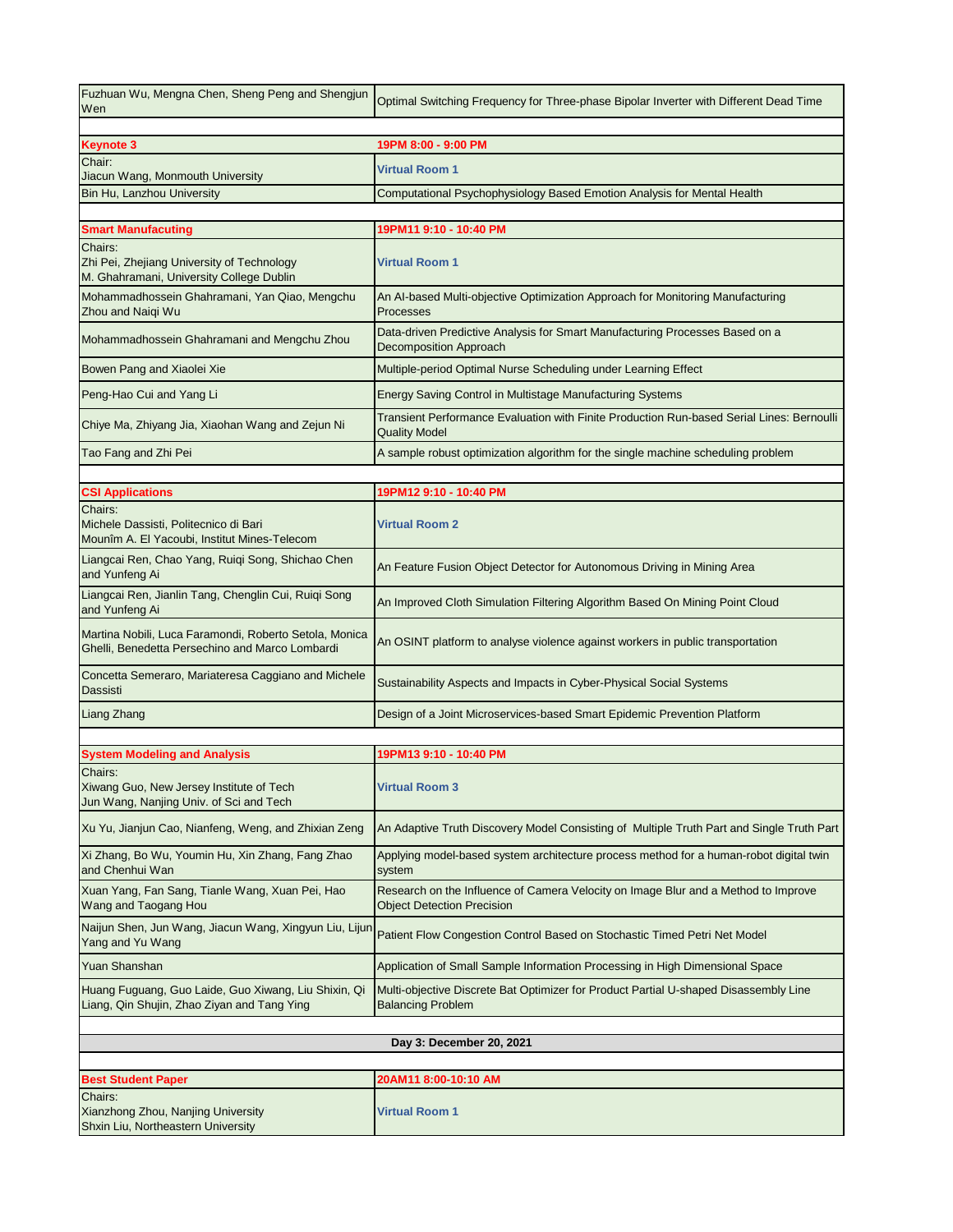| Jihuan Ren, Yi Liu, Xiang Wu and Yuming Bo                                                           | Prediction of Ballistic trajectories based on Gaussian Mixture Model                                                 |  |
|------------------------------------------------------------------------------------------------------|----------------------------------------------------------------------------------------------------------------------|--|
| Jinlei Lu, Yuming Bo and Jun Wang                                                                    | Composite control of a piezoelectric fast steering mirror with pseudo-discrete-time Bouc-<br>Wen model               |  |
| Ryan Hare and Ying Tang                                                                              | Modelling and Adaptivity Methods within Adaptive Serious Games                                                       |  |
| Izumi Furukawa and Mingcong Deng                                                                     | Prescribed performance based nonlinear vibration control of a flexible arm with shape<br>memory alloy actuator       |  |
| Yuansi Hu, Jiacun Wang and Guanjun Liu                                                               | Resource-Oriented Timed Workflow Nets and Simulation Tool Design                                                     |  |
| Yuanyang Zhu, Xiao Yin, Ruyu Li and Chunlin Chen                                                     | Extracting Decision Tree from Trained Deep Reinforcement Learning in Traffic Signal<br>Control                       |  |
| Xin Guo, Xianwen Fang and Gubao Mao                                                                  | Online Approximate Conformance Checking                                                                              |  |
|                                                                                                      |                                                                                                                      |  |
| <b>Best Papers</b>                                                                                   | 20AM21 10:15-11:45 AM                                                                                                |  |
| Chairs:<br>Shxin Liu, Northeastern University<br>Xianzhong Zhou, Nanjing University                  | <b>Virtual Room 1</b>                                                                                                |  |
| Guanjun Liu, Jing Tang, Yue Tian and Jiacun Wang                                                     | Graph Neural Network for Credit Card Fraud Detection                                                                 |  |
| Cameron Thatcher and Ning Wang                                                                       | Optimizing Bike Rebalancing via Spatial Crowdsourcing: A Matching Approach                                           |  |
| Shuqiang Yang, Huafeng Qin, Mounîm A. El Yacoubi and<br>Chongwen Liu                                 | Cross-Modality Domain Adaptation for hand-vein recognition                                                           |  |
| Xianhe Wang, Bo Wang and Xiaoxuan Xu                                                                 | Fuzzy portfolio selection based on outranking relations and three-way decisions                                      |  |
| Rui Yang, Yutao Qi, Jun Deng, Zhiyang Liu, Mingzhang<br>Luo and Xiaolong Yuan                        | A Flexible Remote Laboratory Platform for Interactive AI Experiments with Hardware and<br><b>Software Facilities</b> |  |
|                                                                                                      |                                                                                                                      |  |
| <b>Keynote 4</b>                                                                                     | 20PM 8:00 - 9:00 PM                                                                                                  |  |
| Chair:                                                                                               |                                                                                                                      |  |
| Hui Yu, University of Portsmouth                                                                     | <b>Virtual Room 1</b>                                                                                                |  |
| Haibin Zhu, Nipissing University                                                                     | <b>Computational Social Simulation using E-CARGO</b>                                                                 |  |
|                                                                                                      |                                                                                                                      |  |
| <b>Distance Experiment for Engineering Education</b>                                                 | 20PM11 9:10 - 10:40 PM                                                                                               |  |
| Chairs:<br>Mingzhang Luo, Yangtze University<br>Xuemin Chen, Texas Southern University               | <b>Virtual Room 1</b>                                                                                                |  |
| Jun Deng, Wenxin Yang, Mingzhang Luo, Qisen Zuo,<br>Xiaolong Yuan and Guodong Zhang                  | Discussion on the Innovative Model of Remote Experimental Teaching For Engineering<br>Education                      |  |
| Zhaofeng Zhang, Daiqin Ao, Luoyu Zhou, Xiaolong Yuan<br>and Mingzhang Luo                            | Laboratory Behavior Detection Method Based on Improved Yolov5 Model                                                  |  |
| Cong Xu, Zhihao Yin, Xiuquan Li and Mingzhang Luo                                                    | Remote control of eddy current damping vibration experiment system                                                   |  |
| Han Zhang, Yan Yan Huang and Ze Geng                                                                 | A Comprehensive Management Mechanism for Campus Emergencies                                                          |  |
|                                                                                                      |                                                                                                                      |  |
| <b>Cyber Security and Hazard Prevention</b>                                                          | 20PM12 9:10 - 10:40 PM                                                                                               |  |
| Chairs:<br>Peiyun Zhang, Nanjing U of Info Sci and Tech<br>Giancarlo Fortino, University of Calabria | <b>Virtual Room 2</b>                                                                                                |  |
| Peiyun Zhang, Junliang Shu and Jiale Sheng                                                           | Node Selection Model for Block Transmission in a Blockchain Network                                                  |  |
| Shu Wu, Guangyu Peng, Ya Gao and Jindou Chen                                                         | An Efficient Anonymous Authentication Scheme for Medical Services Based on Blockchain                                |  |
| Peiyun Zhang, Jiale Sheng, Junliang Shu and Songjian<br>Cai                                          | Decentralized Data trading Model Based on a Public Blockchain                                                        |  |
| Lidia Fotia, Flavia C. Delicato and Giancarlo Fortino                                                | Integrating Blockchain and Edge Computing in Internet of Things: Brief Review and Open<br>Issues                     |  |
| Giancarlo Fortino, Lidia Fotia, Fabrizio Messina,<br>Domenico Rosaci and Giuseppe M.L Sarnè          | Grouping IoT devices by Trust and Meritocracy                                                                        |  |
|                                                                                                      |                                                                                                                      |  |
| <b>Machine Learning II</b>                                                                           | 20PM13 9:10 - 10:40 PM                                                                                               |  |
| Chairs:<br>Houshang Darabi, Univ of Illinois at Chicago<br>Ling Zheng, Monmouth University           | <b>Virtual Room 3</b>                                                                                                |  |